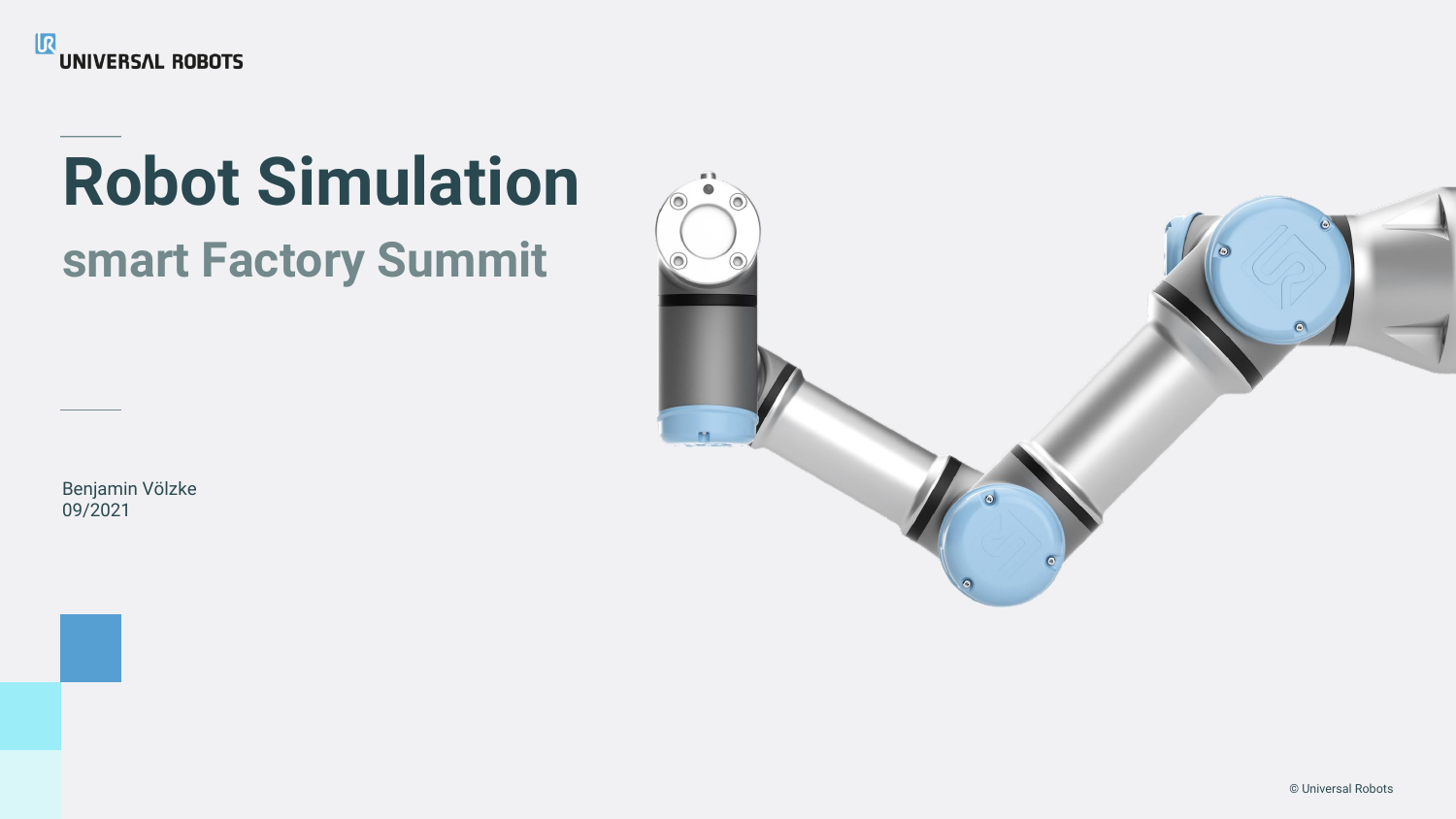#### **3D simulations allow different protections and demonstrations**

- What is simulation?
	- Reachability analysis
	- Concept analysis
	- Cycle-time analysis
	- Creation of robot programs
	- Program analysis
	- Demonstration and POC for End User, Partner

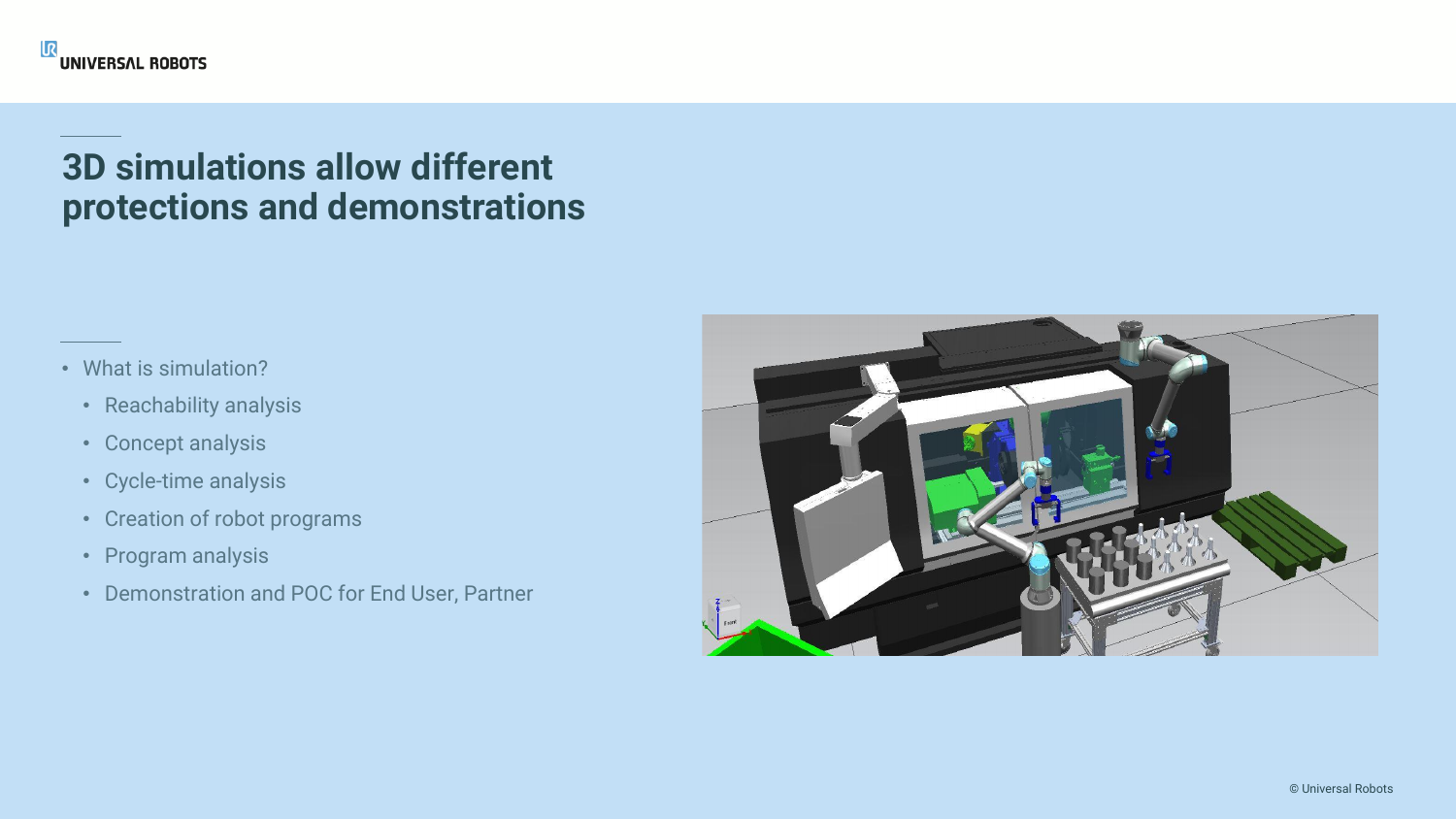### **Technical Possibilities**

- Simple import of CAD files (all CAD format supported)
- User-friendly simulation SW (visual components, roboDK, Process Simulate)
- Connection between URsim or real robot available
- Simple material flow simulation
- Creation of real robot program (with syntax)
- VRC virtual robot controller (simulation software is connected to URsim or real robot)
- Simulate and validation of robot programs and PLC (virtual commissioning)
- Simulation of safe areas (robot safe)
- Simulation of additional components (like conveyor, fixture)

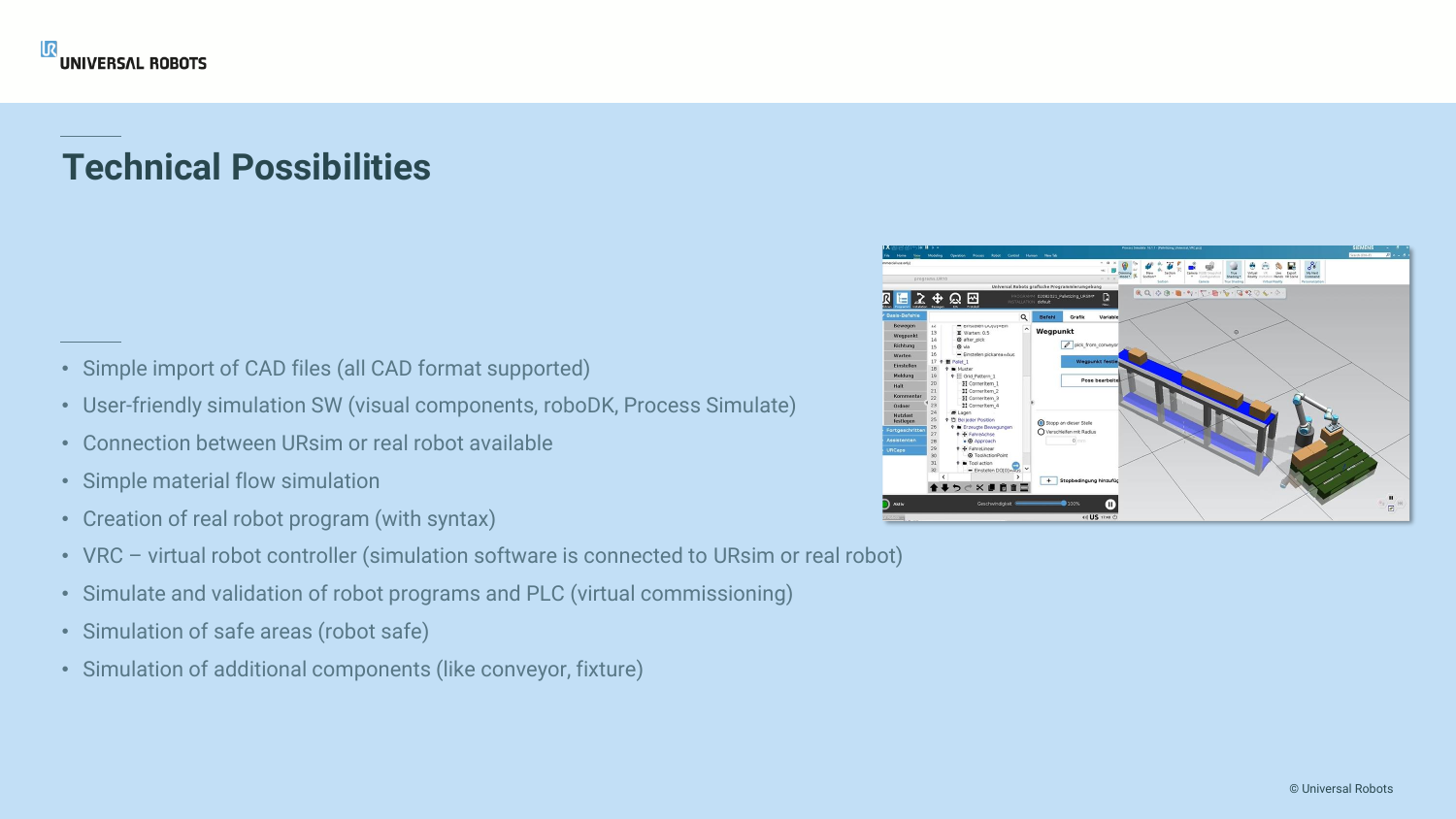#### **Benefits**

- Early Reachability analysis
- Concept analysis
- early troubleshooting safe money
- Simple presentation of robot use in 3D or movies
- Presentation of material-flow
- Demo different Use-Cases (pick + place, conveyor)
- Fix program error in robot and plc before you start on construction side